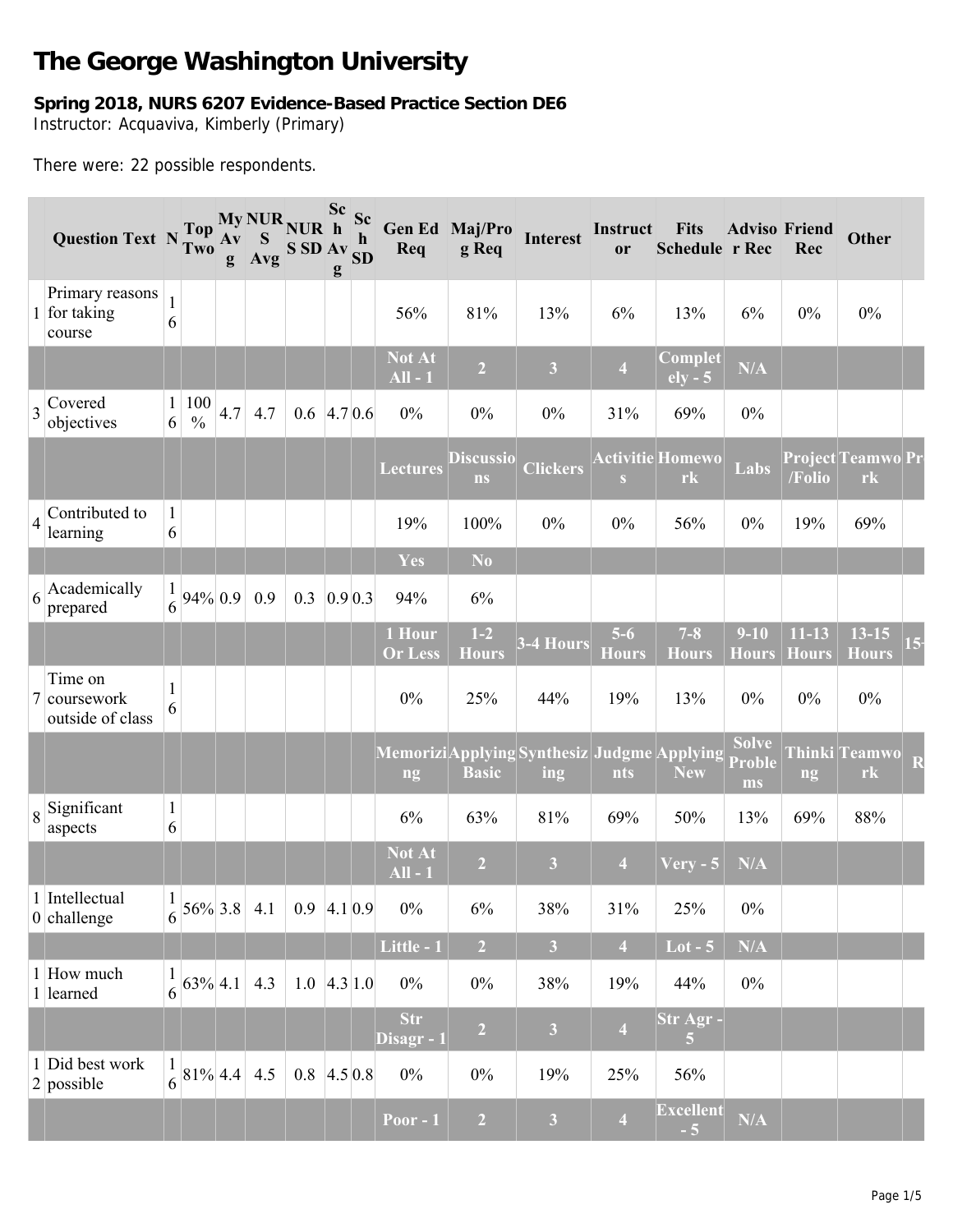

| esentati<br>ons | <b>Guest</b><br><b>Lecturers</b> | Fieldwo<br>rk/Trip<br>$\mathbf{S}$ | <b>Writi Othe</b><br>ng | $\Gamma$ |
|-----------------|----------------------------------|------------------------------------|-------------------------|----------|
| $0\%$           | $0\%$                            | 0%                                 | 38%                     | 0%       |
|                 |                                  |                                    |                         |          |
| + Hours         |                                  |                                    |                         |          |
| 0%              |                                  |                                    |                         |          |
| eading          | Presentat<br>ion                 | Lab                                | <b>Writi Othe</b><br>ng | r        |
| 31%             | $0\%$                            | $0\%$                              | 56%                     | $0\%$    |
|                 |                                  |                                    |                         |          |
|                 |                                  |                                    |                         |          |
|                 |                                  |                                    |                         |          |
|                 |                                  |                                    |                         |          |
|                 |                                  |                                    |                         |          |
|                 |                                  |                                    |                         |          |
|                 |                                  |                                    |                         |          |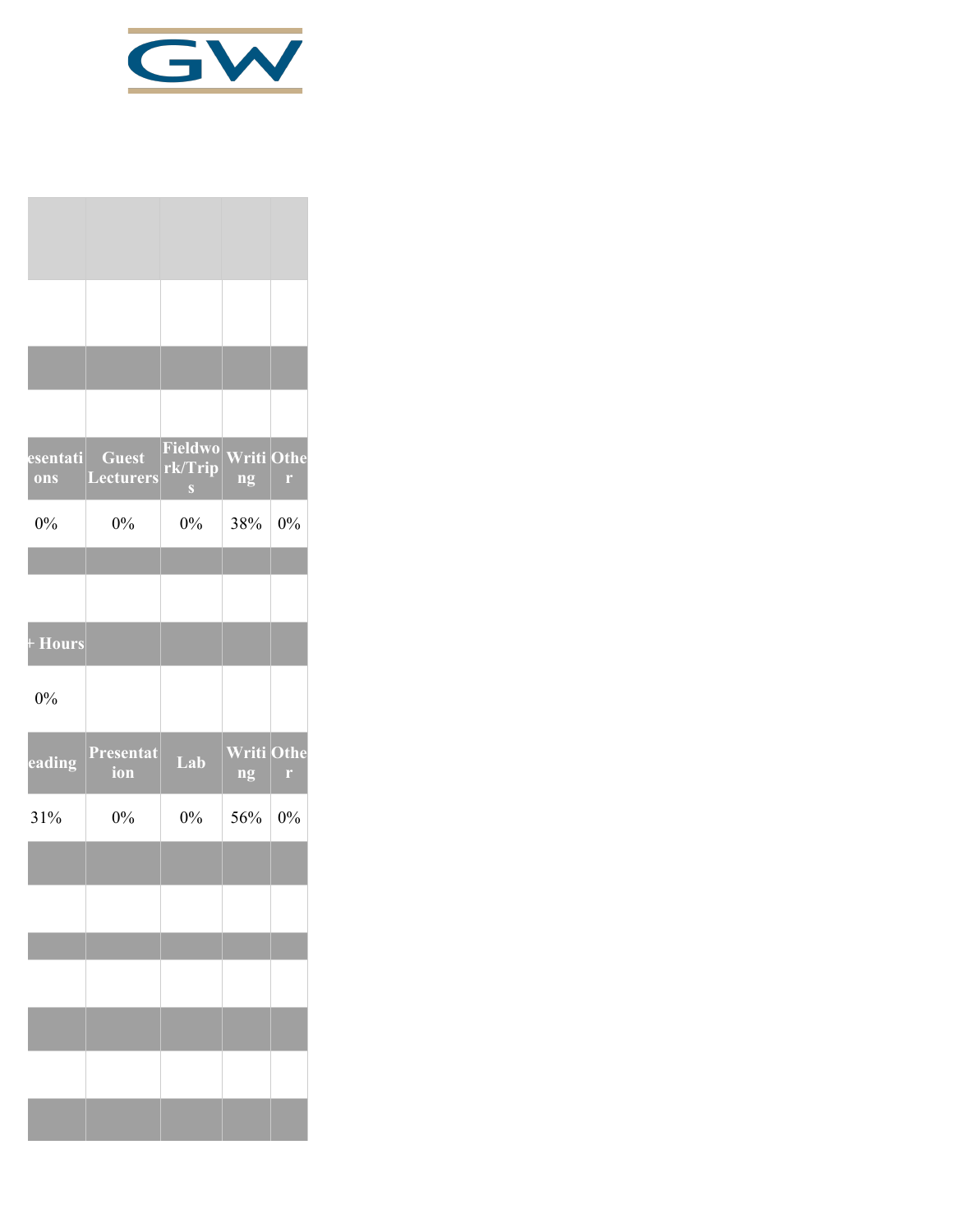|               | 1 Quality of tech<br>$5$ support                  | 1<br>6            | $81\%$ 4.3 4.2                                                               |     |             | $0.9$ 4.2 0.9       |            | $0\%$                      | $0\%$          | 19%                     | 31%                     | 50%                      | $0\%$ |  |  |
|---------------|---------------------------------------------------|-------------------|------------------------------------------------------------------------------|-----|-------------|---------------------|------------|----------------------------|----------------|-------------------------|-------------------------|--------------------------|-------|--|--|
|               | Organized<br>$\frac{1}{6}$ materials in<br>Bb/LMS |                   | $\frac{1}{6}$ 88% 4.2 4.2                                                    |     |             | $1.0$ 4.2 1.0       |            | $0\%$                      | 6%             | 6%                      | 44%                     | 44%                      | $0\%$ |  |  |
|               |                                                   |                   |                                                                              |     |             |                     |            | <b>Not At</b><br>$All - 1$ | $\overline{2}$ | 3 <sup>1</sup>          | $\overline{\mathbf{4}}$ | <b>Great</b><br>Deal - 5 | N/A   |  |  |
|               | Multimedia<br>enhance<br>learning                 | 1<br>6            |                                                                              |     | 50% 3.8 4.0 | $1.1 \, 4.0 \, 1.1$ |            | $0\%$                      | 13%            | 38%                     | 6%                      | 44%                      | $0\%$ |  |  |
|               |                                                   |                   |                                                                              |     |             |                     |            | <b>Not At</b><br>$All - 1$ | $\overline{2}$ | $\overline{\mathbf{3}}$ | $\overline{\mathbf{4}}$ | $V$ ery - 5              | N/A   |  |  |
|               | $\frac{1}{8}$ Knowledgeable                       |                   | $\frac{1}{6}$ $\frac{100}{\%}$                                               | 4.9 | $4.8\,$     | $0.5$ 4.8 0.5       |            | $0\%$                      | $0\%$          | $0\%$                   | 13%                     | 88%                      | $0\%$ |  |  |
|               |                                                   |                   |                                                                              |     |             |                     |            | $Low - 1$                  | $\overline{2}$ | 3 <sup>1</sup>          | $\overline{4}$          | $High - 5$               | N/A   |  |  |
|               | $\frac{1}{9}$ Enthusiasm                          | $1\vert$<br>6     | 100<br>$\frac{0}{0}$                                                         | 4.9 | 4.7         | 0.7                 | 4.70.7     | $0\%$                      | $0\%$          | $0\%$                   | $6\%$                   | 94%                      | $0\%$ |  |  |
|               |                                                   |                   |                                                                              |     |             |                     |            | <b>Str</b><br>Disagr - 1   | $\overline{2}$ | $\mathbf{3}$            | $\overline{\mathbf{4}}$ | Str Agr-<br>5            | N/A   |  |  |
|               | 2 Treats students<br>$0$ with respect             | $\mathbf{1}$<br>6 | 100<br>$\frac{0}{0}$                                                         | 5   | 4.8         | 0.7                 | $4.8\,0.7$ | $0\%$                      | $0\%$          | $0\%$                   | $0\%$                   | 100%                     | $0\%$ |  |  |
|               |                                                   |                   |                                                                              |     |             |                     |            | <b>Not Fair</b><br>$-1$    | $\overline{2}$ | $\overline{\mathbf{3}}$ | $\overline{\mathbf{4}}$ | Very<br>Fair - 5         | N/A   |  |  |
| $\frac{2}{1}$ | Fair grading                                      | $\frac{1}{6}$     | 88% 4.7                                                                      |     | 4.6         | $0.8$ 4.6 0.8       |            | $0\%$                      | $0\%$          | 13%                     | $6\%$                   | $81\%$                   | $0\%$ |  |  |
|               |                                                   |                   |                                                                              |     |             |                     |            | Not At<br>$All - 1$        | $\overline{2}$ | $\mathbf{3}$            | $\overline{\mathbf{4}}$ | <b>Excellent</b><br>$-5$ | N/A   |  |  |
|               | $\frac{2}{2}$ Feedback                            | 1<br>$6\vert$     | $\frac{100}{\%}$                                                             | 4.8 | 4.5         | 0.9                 | 4.50.9     | $0\%$                      | $0\%$          | $0\%$                   | 19%                     | $81\%$                   | $0\%$ |  |  |
|               |                                                   |                   |                                                                              |     |             |                     |            | Poor - 1                   | $\overline{2}$ | $\overline{\mathbf{3}}$ | $\overline{4}$          | <b>Excellent</b><br>$-5$ |       |  |  |
|               | $2$ Overall rating<br>3 of instructor             | 5                 | $\begin{array}{ c c }\hline 1&100&4.7 \\\hline \end{array}$<br>$\frac{0}{0}$ |     | 4.5         | $0.8$ 4.5 0.8       |            | $0\%$                      | $0\%$          | $0\%$                   | 27%                     | 73%                      |       |  |  |
|               |                                                   |                   |                                                                              |     |             |                     |            | Poor $-1$                  | $\overline{2}$ | $\overline{\mathbf{3}}$ | $\overline{\mathbf{4}}$ | <b>Excellent</b><br>$-5$ | N/A   |  |  |
|               | 2 Skill with<br>4 technology                      | 6                 |                                                                              |     | 88% 4.6 4.6 | $0.7 \, 4.6 \, 0.7$ |            | $0\%$                      | $0\%$          | 13%                     | 19%                     | 69%                      | $0\%$ |  |  |

# **Text Responses**

# **Use this space for comments on strengths of the course.**

### Great subjects.

Collaboration with students in small groups to complete weekly sessions was beneficial and eye opening- in seeing others' point of view new ways to approach weekly objectives were learned and problem solving skills were strengthened.

Dr. Acquaviva is truly passionate about this course and her students, which shows. She makes herself available whenever needed for student assistance. The course improved the way that I analyze research regarding evidence-based interventions and practices.

Improved my researching and basic data analysis skills.

Developing research questions

The instructor was enthusiastic about the subject and was available via email or the discussion board to provide feedback and help to students if need be; Instructor was very knowledgeable about EBP and was eager to have students learn from the material that was presented and from other students in the class.